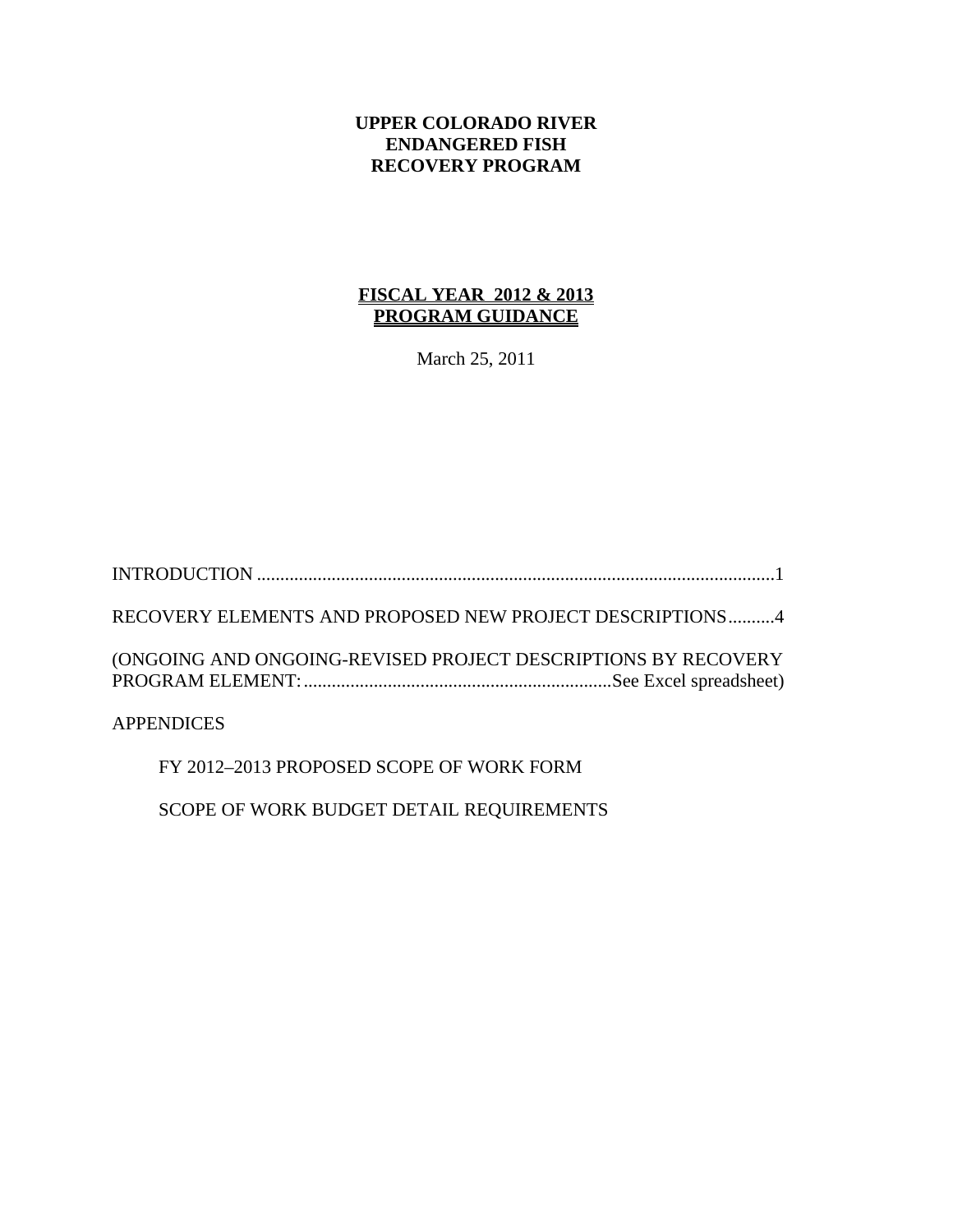## **INTRODUCTION**

This is the guidance for development of the Recovery Program's FY 2012-2013 Work Plan. The Program Director's office developed this guidance on the basis of the Recovery Program's Recovery Action Plan (RIPRAP) and input from Program participants and was subsequently be reviewed, modified, and approved by the Program's technical and Management committees (the Implementation Committee delegated review and approval to the Management Committee). The RIPRAP identifies all the activities currently believed necessary and feasible to recover the endangered fish in the Upper Basin. Thus, annual Program guidance is closely tied to the RIPRAP.

Like the RIPRAP, the guidance is organized by recovery element. In the accompanying Excel spreadsheet, guidance is provided in columns N-Q for ongoing and new projects within each recovery element. Most new projects are identified as contingencies at this time, to be considered if funding becomes available. In some cases, new projects may involve a formal request for proposals (RFP) developed by the Bureau of Reclamation.

This FY 2012-2013 guidance requests proposals for FY 2012-2013 activities; proposed scopes of work are requested for each of the projects listed in the Excel spreadsheet accompanying this guidance (with the exception of any new starts requiring RFP's). Scopes of work should be prepared according to the format provided. Please review this format carefully, especially the explanatory text printed in italics. Scopes of work which do not contain the information and budget detail requested will be returned to the principal investigator for revision. This could prevent the scope from receiving FY 2012-2013 funding consideration because of the tight work plan development schedule.

Scopes of work under recovery elements I-V are due to the Program Director's office NO LATER THAN Friday, April 29, 2011 (this includes scopes of work for capital-funded projects). Submit scopes of work for these projects to the appropriate Program coordinator (see list near end of this section) in Word format by electronic mail. IN ADDITION, submit a courtesy electronic or hard copy of ongoing-revised biological scopes of work to each member of the Biology Committee and water acquisition scopes of work to each member of the Water Acquisition Committee (see lists at end of this section). If you wish, you may provide this courtesy copy by posting it to the fws-coloriver listserver. (The technical committees do not need to see ongoing scopes of work until later in the work plan review process, and these will be sent to them by the Program Director's office.)

For your information, the evaluation form used by the Recovery Program in reviewing and commenting on final draft project reports, the proper format for final draft reports that are submitted to the Biology Committee for review and approval, and the Biology Committee review process for final draft reports may all be found at http://www.coloradoriverrecovery.org/committees/biology-committee/biology-report-review-process.html.

Scopes of work for information & education projects (under recovery element VI) also are due April 29 2011, and should be submitted in Word format to Debbie Felker (debbie\_felker@fws.gov).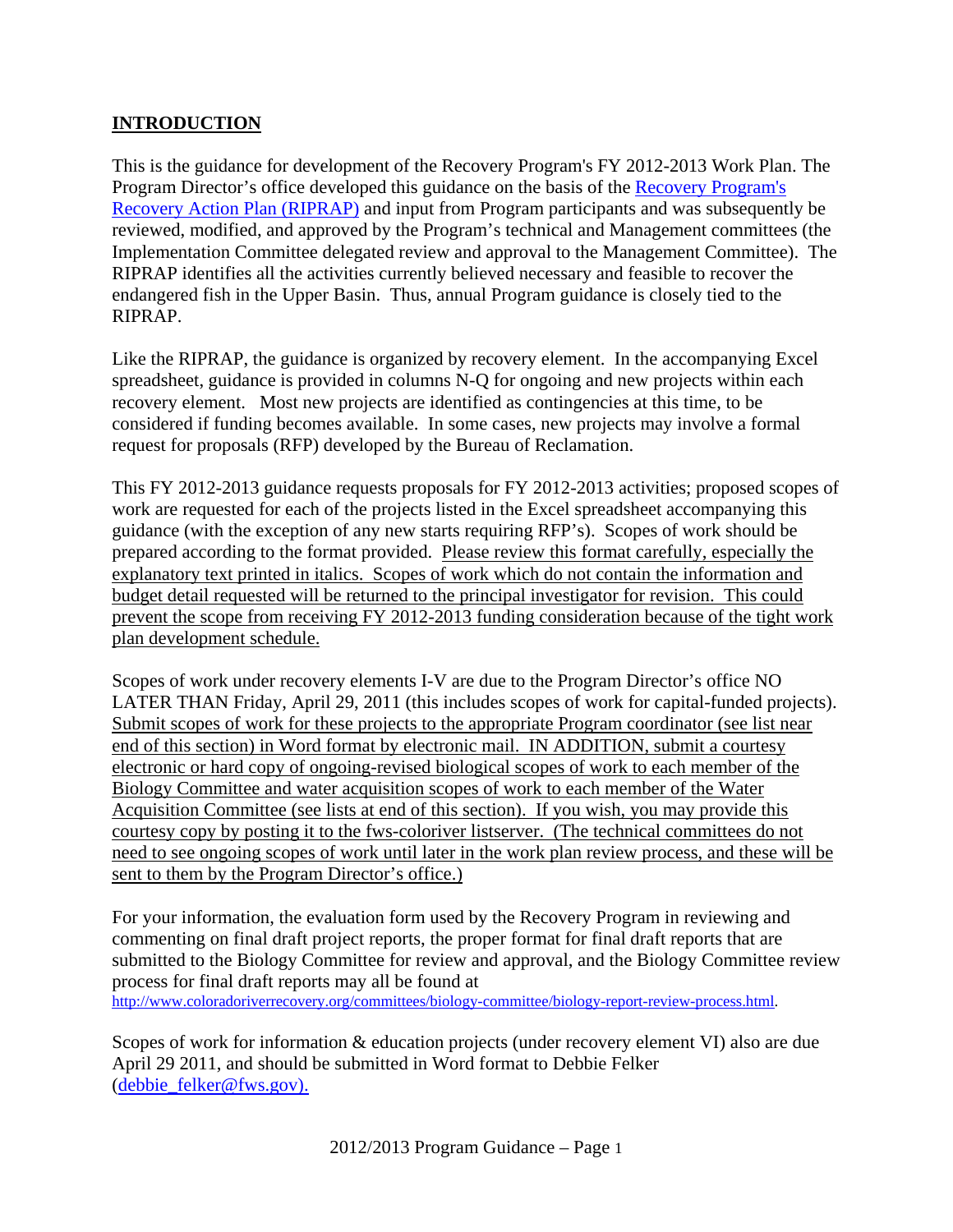Program management scopes of work (under recovery element VII) are due by July 1, 2011 (in Word format by electronic mail to angela kantola@fws.gov).

**A NOTE ABOUT INFLATION:** Due to current economic conditions, the Program's FY 2012 and FY 2013 base budgets are likely to be very similar to FY 2011. Therefore, principal investigators are cautioned to carefully consider the need for and clearly justify any increases in project budgets from 2011 to 2012 and 2013. This relates to *inflationary* increases, not other salary increases that are part of agency policies (but also remember that no Federal inflationary increases will be made through 2012).

Upon receipt of the proposed scopes of work, the Program Director's office will begin working (with technical committees and principal investigators) to review and refine the scopes of work and develop a recommended technical annual work plan. This recommended work plan and refined scopes of work will be submitted by the Program Director to the technical committees for review on June 20. Technical committee comments are then due to the Program Director and the Management Committee by July 15. The recommended Program management work plan also is due from the Program Director to the Management Committee at this time. The Management Committee will meet August 10-11 to discuss the recommended work plans and approve projects for the FY 2012-2013 Work Plan (The Implementation Committee may delegate their review and approval to the Management Committee). If you have any questions about this guidance or the FY 2012-2013 work plan development process, please contact Angela Kantola at 303/969- 7322, ext 221, or the appropriate coordinator:

Instream flow protection –Jana Mohrman 303/969-7322 ext. 268, jana\_mohrman@fws.gov

Habitat restoration –Tom Czapla (fish passages and screens) 303/969-7322 ext. 228, tom\_czapla@fws.gov and Tom Chart (floodplain restoration) 303/969-7322, ext. 226, tom\_chart@fws.gov.

Nonnative fish control – Pat Martinez 970/245-9319, ext. 41, patrick\_martinez@fws.gov

Genetics and propagation, monitoring/research/life history - Tom Czapla 303/969-7322 ext. 228, tom\_czapla@fws.gov

Information, education, and public involvement - Debbie Felker 303/969-7322 ext. 227, debbie\_felker@fws.gov

Program management - Angela Kantola 303/969-7322 ext. 221, angela\_kantola@fws.gov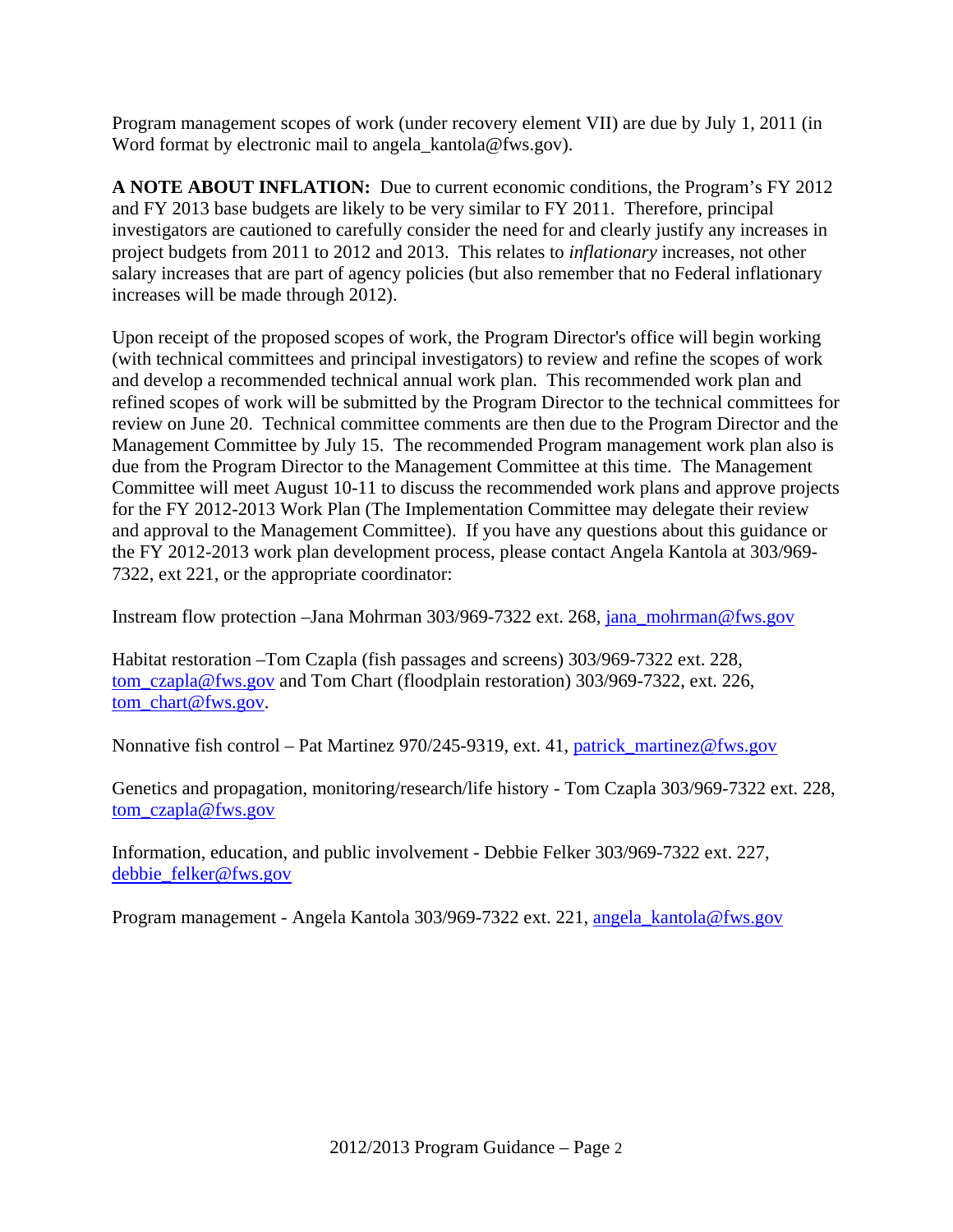#### Biology Committee e-mail list:

aaron\_webber@fws.gov balbrecht@bio-west.com bob\_burdick@fws.gov capron@wapa.gov christopherkeleher@utah.gov dale\_ryden@fws.gov dean.riggs@state.co.us debbie\_felker@fws.gov doug\_fruge@fws.gov doug\_osmundson@fws.gov dspeas@usbr.gov gene@cuwcd.com harry.crockett@state.co.us h2orus@waterconsult.com hayse@anl.gov jana\_mohrman@fws.gov jhawk@lamar.colostate.edu john\_wullschleger@nps.gov jshiel@seo.wyo.gov JayG@utetribe.com kbestgen@cnr.colostate.edu kelagory@anl.gov kennybreidinger@utah.gov kevinchristopherson@utah.gov krissywilson@utah.gov Kevin.Gelwicks@wgf.state.wy.us leisamonroe@utah.gov mattbreen@utah.gov melissa\_trammell@nps.gov patrick\_martinez@fws.gov paulbadame@utah.gov Pete.Cavalli@wgf.state.wy.us sarrajones@utah.gov sherman.hebein@state.co.us tildon\_jones@fws.gov tom\_chart@fws.gov tom\_czapla@fws.gov travis\_francis@fws.gov trinahedrick@utah.gov Valdezra@aol.com wdavis@ecoplanaz.com zaneolsen@utah.gov angela\_kantola@fws.gov

#### Water Acquisition Committee e-mail list:

agilmore@usbr.gov bmiller@westernresources.org. builenberg@usbr.gov creda@qwest.net dennisstrong@utah.gov gene@cuwcd.com h2orus@waterconsult.com jana\_mohrman@fws.gov jshiel@seo.wyo.gov JamesGreer@utah.gov luecke5@comcast.net Larry Crist/R6/FWS/DOI@FWS mike\_roberts@tnc.org mmwilson@usbr.gov Mary Nelson/R6/FWS/DOI Michelle.Garrison@state.co.us patrick\_martinez@fws.gov Patty Gelatt/R6/FWS/DOI Paul Abate/R6/FWS/DOI rnorman@usbr.gov robertking@utah.gov rtenney@crwcd.org rwigington@TNC.ORG ted.kowalski@state.co.us tom\_chart@fws.gov tryan@usbr.gov angela\_kantola@fws.gov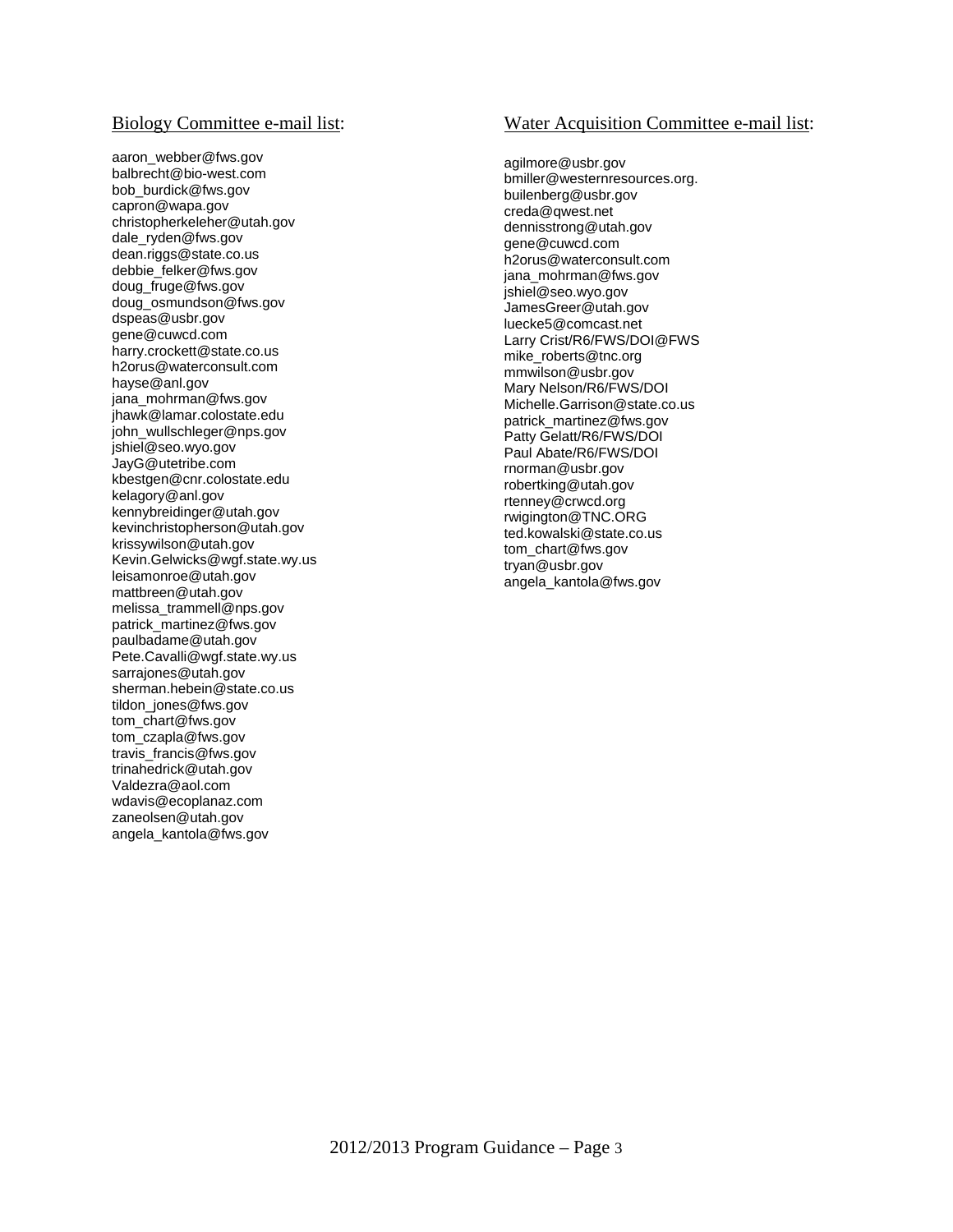# **I. INSTREAM FLOW IDENTIFICATION AND PROTECTION**

Instream flow activities in FY 2012 and 2013 will be directed toward*:* 1) ongoing flow and temperature monitoring and hydrology support; 2) augmenting flows in the Green, Yampa, Colorado and Gunnison rivers to help meet Service flow targets; and 3) evaluating flow recommendations (as identified in the 2007 Green River Study Plan, the 2003 Strategic Plan for Geomorphologic Research and Monitoring, and the 2011 Aspinall Study Plan).

Contingency projects have been identified for:

- o Aerial photography per Aspinall Study Plan (Continuation of project 156).
- o USGS to conduct sediment monitoring in the Gunnison River per Aspinall Study Plan recommendations. (Continuation of project 85-F, aka FR-Sed Mon)
- o Release and monitoring of marked larval razorback suckers at the mouth of single breach wetlands to determine a larval fish's ability to access these low flow sites (Vernal-CRFP sampling, LFL identification). (Funded at \$10K in FY11.)
- o A new start for the Program Director's office to compile (or contracts to compile) conclusions and recommendations from ongoing FR-Syntheses projects, BOR annual operations reports, and other related studies to provide an update / evaluation of anticipated effects and uncertainties associated with the Flaming Gorge flow and temperature recommendations. (Per Green River Study Plan.)

#### New Start

### **Title: White River Management Plan And Programmatic Biological Opinion**

### **RIPRAP Item Number: White River: I.B.3 Develop and implement a White River management plan and I.B.3.a. Conduct programmatic Section 7 and NEPA compliance on recovery actions and a level of future water demand.**

**Rationale/Problem Statement:** Once the White River flow recommendations are complete, a programmatic biological opinion (PBO) will be needed. A White River PBO is expected to be similar to the Yampa River PBO, requiring a management plan to be completed first. A PBO would identify water development the Program can cover, but will need to determine mechanisms to meet flow recommendations (which will primarily describe current conditions, so PBO would address protecting existing flows).

**Project Goals and Objectives:** Protect flows needed for endangered fish in the White River via a management plan and PBO.

**Expected Products:** White River management plan and PBO.

**Recommended Approach/Methods:** Contract for preparation of a White River Management Plan. Proposed action for management plan remains uncertain and will require coordination with CO & UT. The recent Colorado roundtables (SWSI) should provide an estimate of anticipated water development.

**Schedule:** FY12–13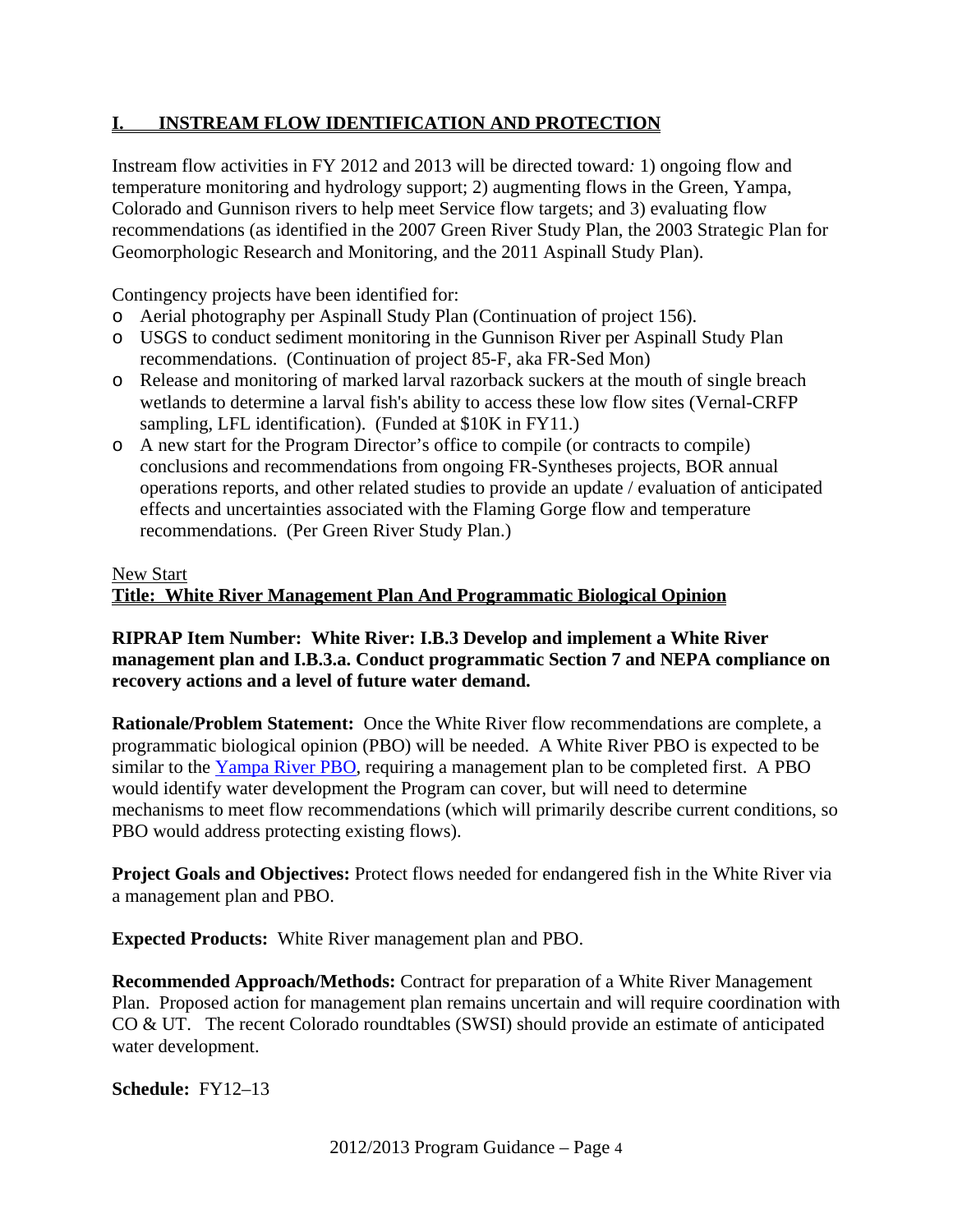**Cost: ~**\$30,000 in FY12 and \$40,000 in FY 13 (Cost estimates need verifying.) (S. 7 funds)

# **II. HABITAT RESTORATION**

The goal of Habitat Restoration is to provide and protect habitat necessary to both achieve and sustain endangered fish recovery. Currently there are three major thrusts under this element of the Recovery Program.

- 1. Re-open access to historically occupied river sections by restoring fish passage at the following migration barriers: a. Redlands Diversion Dam (selective passage completed 6/96) b. Grand Valley Irrigation Company Diversion (nonselective passage completed 1/98; Obermeyer gate installed in 2006) c. Price-Stubb Diversion Dam (nonselective passage completed 4/08) d. Grand Valley Project Diversion Dam (selective passage completed 8/04) 2. Install fish screens to prevent entrainment of endangered fishes into diversion canals. a. Redlands Diversion Dam (completed 8/05) b. Grand Valley Irrigation Company Diversion (completed 4/02; modified 3/04) c. Grand Valley Project Diversion Dam (completed 8/05) d. Tusher Wash Diversion Dam (dependent on Utah and Green R. Canal Co's
	- decision on whether to raise the dam)
	- e. Yampa River diversion structures, if deemed necessary
- 3. Restore or enhance natural floodplain functions that support endangered fish recovery.

Supporting actions to reduce or eliminate contaminant impacts also falls under the habitat restoration recovery element. However, contaminants remediation is conducted independently of and funded outside of the Recovery Program. A contingency project has been identified to determine selenium toxicity in razorback sucker (per the Aspinall Study Plan), but in light of Program funding limitations, it is recommended that outside funding be sought for this activity.

A contingency project has been identified for Tusher Wash mortality investigations.

# **III. REDUCE NONNATIVE FISH AND SPORTFISH IMPACTS**

Nonnative fish management activities in FY 2012–2013 will be directed primarily toward: 1) removal/control of problematic nonnative fishes from river reaches occupied by the endangered fishes; 2) evaluation of control efforts; 3) evaluation of species response to nonnative fish management activities; and 4) identification of sources of problematic nonnative fishes.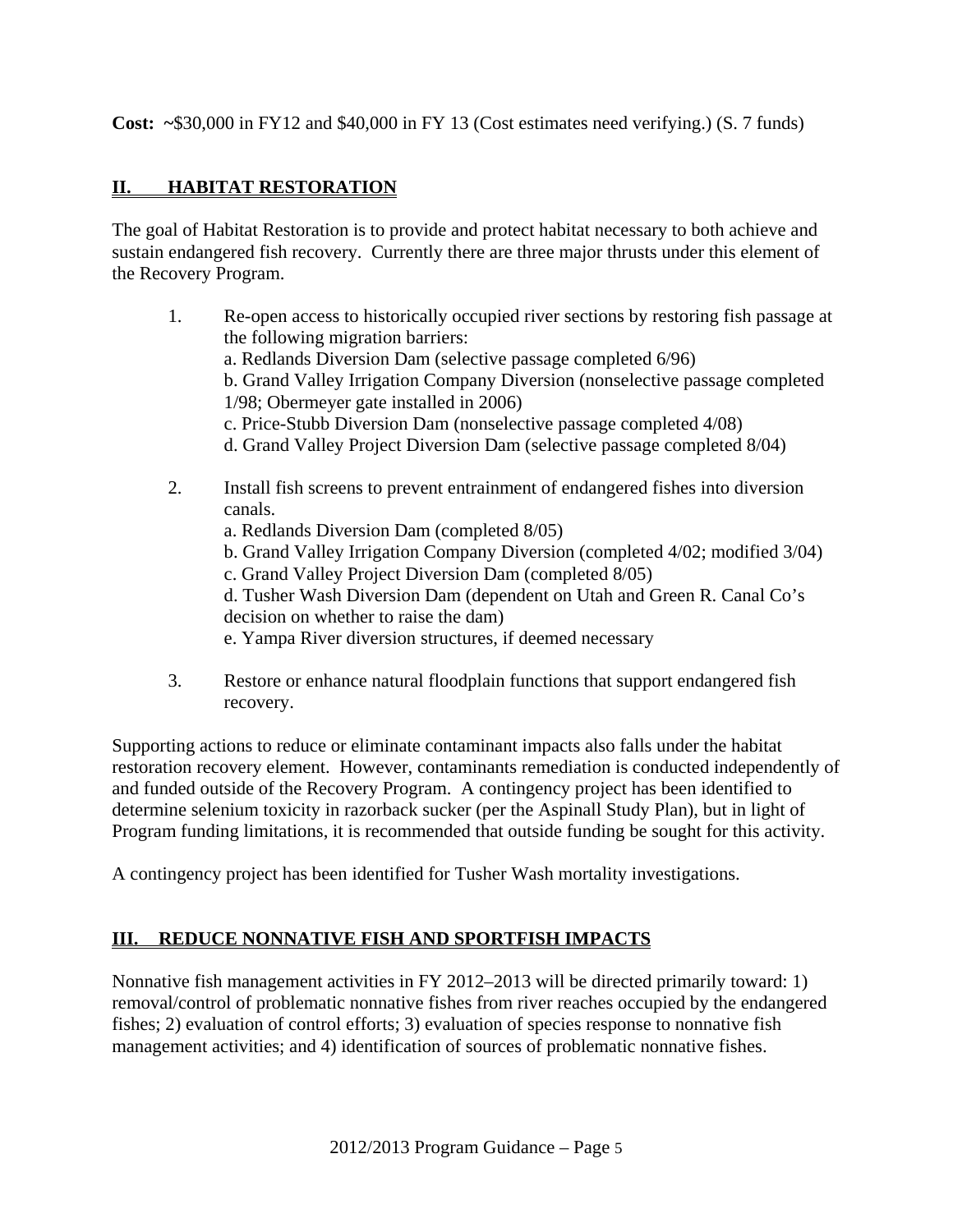New Start

**Title: Trophic Stable Isotope Analyses To Assess Aquatic Invasive Species Food Web/Contaminant Impacts** *(The Recovery Program does not anticipate having funds available for this project, but supports its undertaking by outside entities)* 

### **RIPRAP Item Number: Yampa River: III.B.1.e. Assess food web/contaminant impacts of nonnative aquatic species in the Yampa River.**

**Rationale/Problem Statement:** Program Director's office recommends supporting work outside the Program to implement pilot trophic stable isotope analyses (tissue sampling). A massive shift in energy flow away from native species to invasive species (e.g., crayfish and smallmouth bass) is suspected (if validated, this would support the need to prevent similar ecological impacts in other parts of the basin; Martinez, in review). Part of this work should include exploring role of crayfish in mobilizing mercury into the food web (which may have negative implications for endangered fish reproduction; Crump and Trudeau 2009).

**Project Goals and Objectives:** Goals: 1) investigate lotic food web inter-relationships between native and nonnative taxa to identify invasive impacts (Kennedy et al. 2005; Layman et al. 2007); 2) examine potential shifts in ecosystem energy flow due to dominance of invasive virile crayfish and smallmouth bass (Vander Zanden et al. 2004, Saito et al 2007); and 3) identify potential role of an invasive species (e.g. virile crayfish) in increasing mercury availability to higher trophic levels (i.e. Colorado pikeminnow; Pennuto et al. 2005, Larsson et al. 2007). Objectives 1) utilize stable isotope techniques, verified with some traditional diet analyses, to identify trophic positions and overlap of community components and estimate proportions of energy flow between native and nonnative species, and 2) perform analyses of mercury of invertebrates and fishes to quantify mercury content and primary or problematic sources of mercury bioaccumulation in consumers and predators.

**Expected Products:** Increased knowledge, insight and support for concerns and strategies regarding invasive impacts of nonnative species in the Yampa River, and increased impetus to prevent similar impacts from occurring elsewhere in the upper Colorado River basin.

**Recommended Approach/Methods:** Collect appropriate tissue or diet samples from aquatic or terrestrial food web components as needed for analysis of stable isotope ratios (Martinez et al. 2000; McHugh et al. 2008) or mercury concentrations (Eagles-Smith et al. 2008, Osmundson 2010).

#### **Schedule:** FY12–13

**Cost:** Could **~**\$60,000/year (needs verifying); however Program funds are not available in FY 12-13.

### **Literature Cited:**

Crump, K. L., and V. L. Trudeau. 2009. Mercury-induced reproductive impairment in fish. Environmental Toxicology and Chemistry 28:895-907.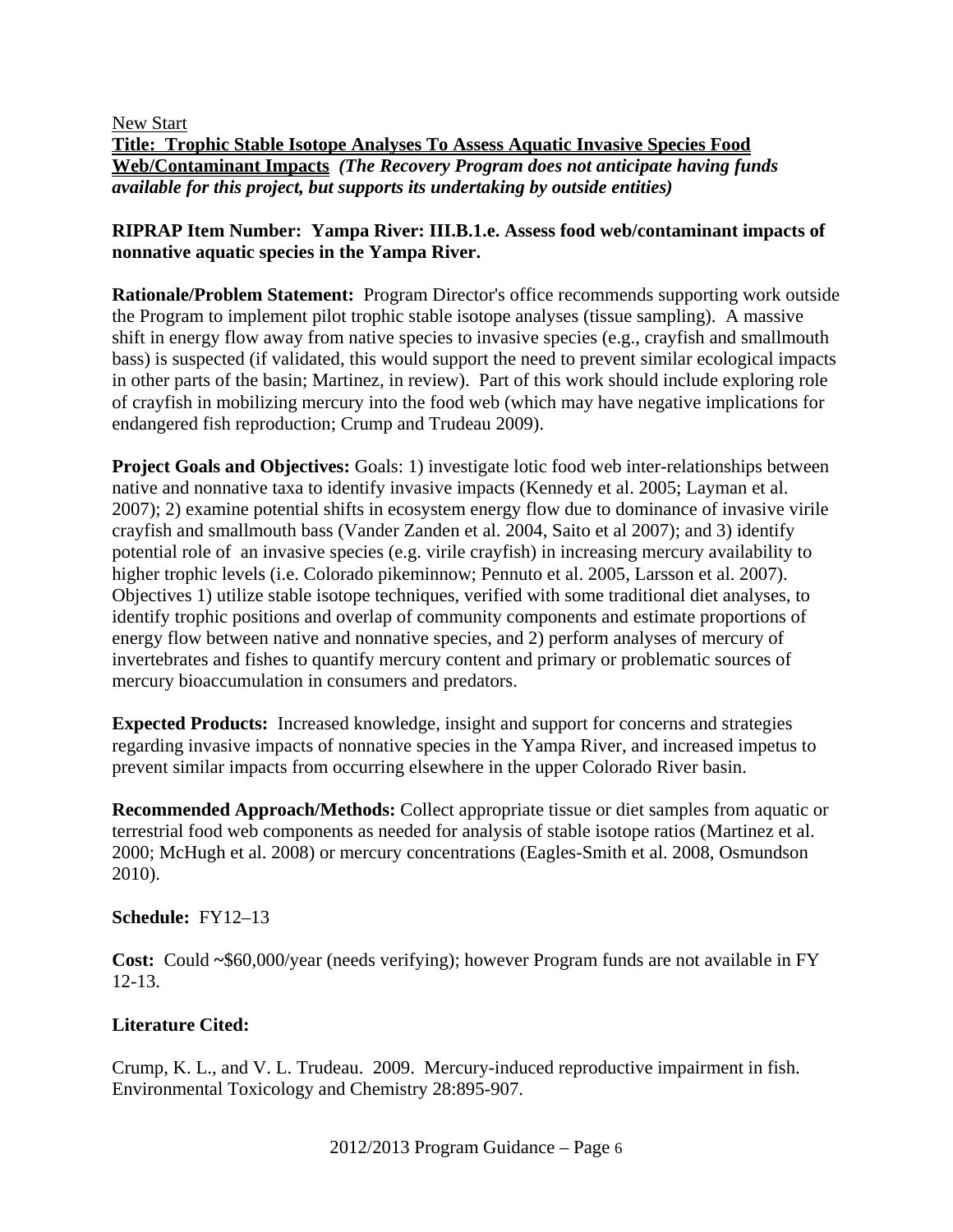Eagles-Smith, C. A., T. H. Suchanek, A. E. Colwell, N. L. Anderson, and P. B. Moyle. 2008. Changes in fish diets and food web mercury bioaccumulation induced by an invasive planktivorous fish. Ecological Applications 18:A213-A226.

Kennedy, T. A., J. C Finlay, and S. E. Hobbie. 2005. Eradication of invasive *Tamarix ramosissima* along a desert stream increases native fish density. Ecological Applications 15:2072-2083.

Larsson, P., N. Holmqvist, P. Stenroth, O. Berglund, P. Nystrom, and W. Graneli. 2007. Heavy metals and stable Isotopes in a benthic omnivore in atrophic gradient of lakes. Environmental Science and Technology 41:5973-5979.

Layman, C. A., D. A. Arrington, C. G. Montana, and D. M. Post. 2007. Can stable isotope ratios provide for community-wide measures of trophic structure? Ecology 88:42-48.

Martinez, P. J. In review. Rapid expansion of an invasive crayfish in a high desert river: implications for the lotic food web. Aquatic Invasions.

Martinez, P. J., B. M. Johnson, and J. D. Hobgood. 2001. Stable isotope signatures of native and nonnative fishes in upper Colorado River backwaters and ponds. Southwestern Naturalist 46:311-322.

McHugh, P., P. Budy, G. Thiede, and E. VanDyke. 2008. Trophic relationships of nonnative brown trout, *Salmo trutta*, and native Bonneville cutthroat trout, *Oncorhynchus clarkii utah*, in a northern Utah, USA river. Environmental Biology of Fishes 81:63-75.

Osmundson, B., and P. Schrader Gelatt. 2010. Field assessment of mercury exposure to Colorado pikeminnow within designated critical habitat. Projects FFS# 6F54 and DEC# 200860001.1 Interim Report. U. S. Fish and Wildlife Service, Grand Junction, Colorado.

Pennuto, C. M., O. P. Lane, D. C. Evers, R. T. Taylor, and J. Loukmas. 2005. Mercury in the northern crayfish, Orconectes virilis (Hagen), in New England, USA. Ecotoxicology 14:149- 162.

Saito, L., C. Redd, S. Chandra, L. Atwell, C. H. Fritsen, and M. R. Rosen. 2007. Quantifying foodweb interactions with simultaneous linear equations: stable isotope models of the Truckee River, USA. Journal of the North American Benthological Society 26:642-662.

Vander Zanden, M. J., J. D. Olden, J. H. Thorne, and N. E. Mandrak. 2004. Predicting occurrences and impacts of smallmouth bass introductions in north temperate lakes. Ecological Applications 14:132-148.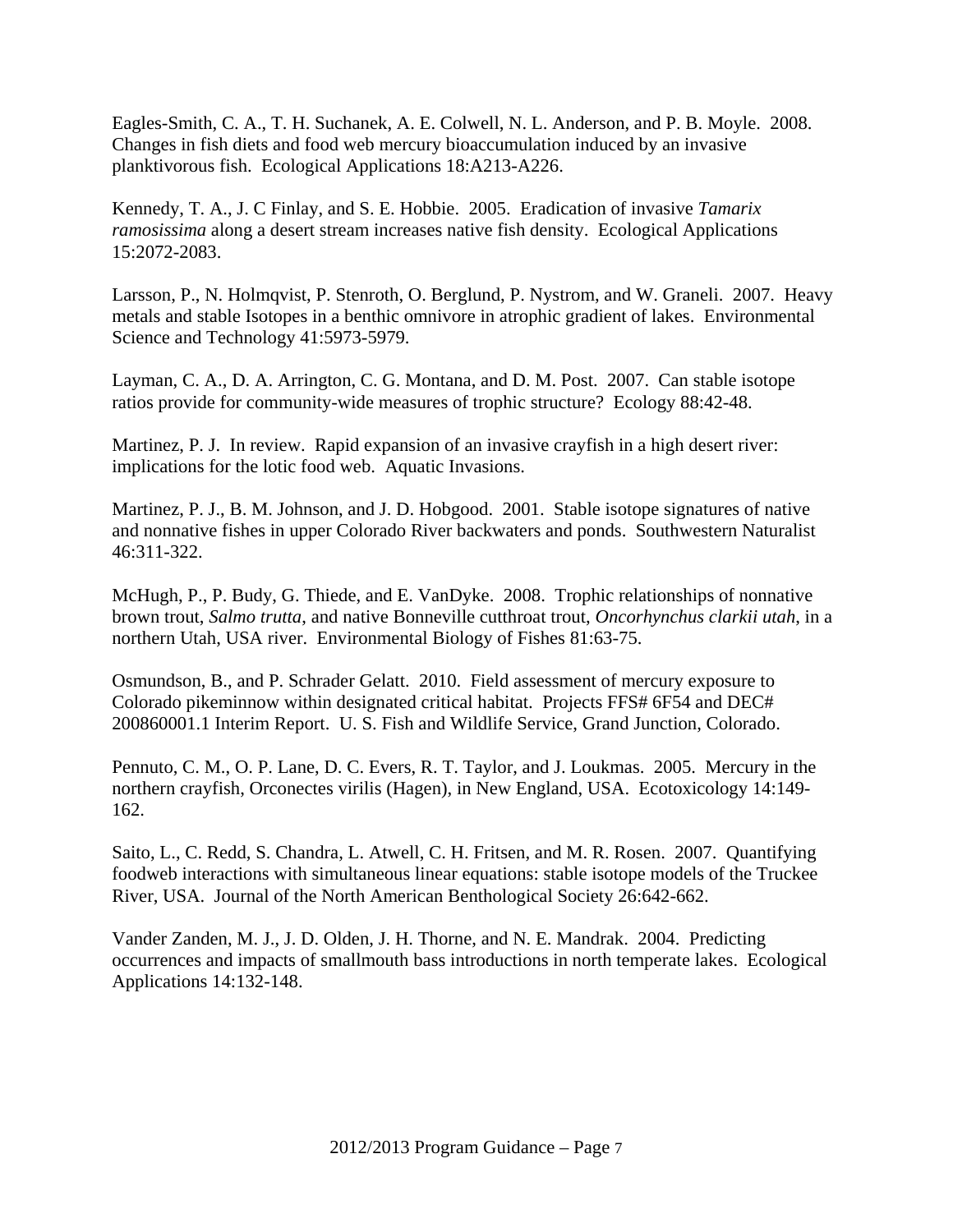## **IV. PROPAGATION & GENETICS MANAGEMENT**

The goals of Propagation and Genetics management are: to prevent immediate extinction of any endangered Colorado River fish stocks; to conserve genetic diversity of wild endangered fish stocks through recovery efforts; to maintain genetic diversity in captive-reared endangered fish broodstock that is similar to that of the wild stock used as founders; and to produce genetically sound offspring for augmentation efforts.

# V. **RESEARCH, MONITORING, & DATA MANAGEMENT**

Population estimates are an important core of the Program's monitoring efforts. For Colorado pikeminnow, the population estimation schedule is 3 years of sampling followed by 2 years of rest, then repeating. For humpback chub, the schedule is 2 years of sampling followed by 2 years of rest, then repeating.

| Species/River                  | 03 | 04 | 0 <sub>5</sub> | 06 | 07             | 08                    | 09       | 10           | 11             | 12             | 13       | 14 |            | 16         |
|--------------------------------|----|----|----------------|----|----------------|-----------------------|----------|--------------|----------------|----------------|----------|----|------------|------------|
| C. pikeminnow/ Colorado River  |    |    |                |    |                |                       |          |              |                |                |          |    |            |            |
| C. pikeminnow/ Green River     |    |    |                |    |                |                       |          |              |                |                |          |    |            |            |
| Humpback Chub/ Yampa           |    |    |                |    |                | Captivity*            |          |              |                |                |          |    |            |            |
| Humpback Chub/ Desolation/Grey |    |    |                |    | O <sub>S</sub> | $\Omega$              |          | $\mathbf{S}$ | O <sub>S</sub> | $\Omega$       |          |    | $\Omega$ S | - 0        |
| Humpback Chub/ Black Rocks     |    |    |                |    |                | $\Omega$ S            | $\Omega$ |              |                | O <sub>S</sub> | $\Omega$ |    |            | $\Omega$ S |
| Humpback Chub/Westwater        |    |    |                |    |                | $\overline{O}$ S      | $\Omega$ |              |                | O <sub>S</sub> | $\Omega$ |    |            | $\Omega$ S |
| Humpback Chub/ Cataract        |    |    |                |    |                | Catch per Unit Effort |          |              |                |                |          |    |            |            |

Population estimates schedule since 2003 by calendar year and projected.

\* *We currently have humpback chub in captivity from the Yampa and Desolation/Grey populations. The "s" and "o" stand for September and October, respectively, demonstrating the overlap in Federal fiscal years.*

Contingency projects have been identified for:

- o Understanding humpback chub declines and taking necessary next steps (cost TBD)
- o Razorback remote sensing near the Green River spawning bar.
- o Implementing at least the larval portion of a razorback monitoring plan (a draft of this plan is pending this spring). (~\$30K/year.)
- o Bonytail monitoring plan (cost TBD)

# **VI. INFORMATION, EDUCATION, & PUBLIC INVOLVEMENT**

A strategic, multi-faceted information and education program is being implemented to: develop public involvement strategies at the beginning of any and all projects; educate target audiences (including the public and elected officials) about endangered fish and increase their understanding of and support for the recovery of these fish at local, state and national levels; provide opportunities for the public to participate in activities that support recovery; and improve communication and cooperation among members of the Recovery Program.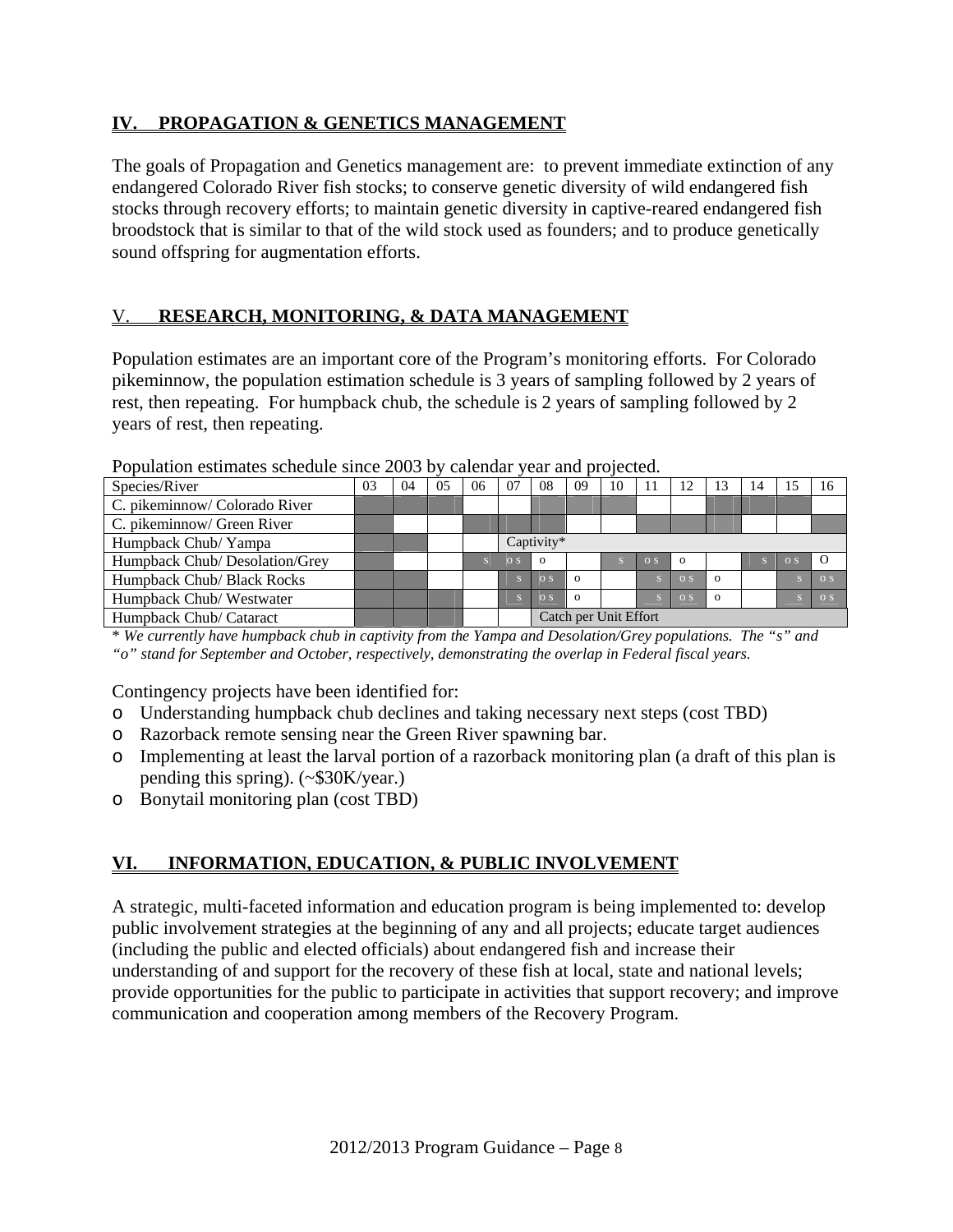### **VII. PROGRAM MANAGEMENT**

Program management activities for FY 2012-2013 focus on continued planning and coordination of Program activities by the Program Director and staff and by Utah, Colorado, Wyoming, and the Bureau of Reclamation. All of these projects are ongoing.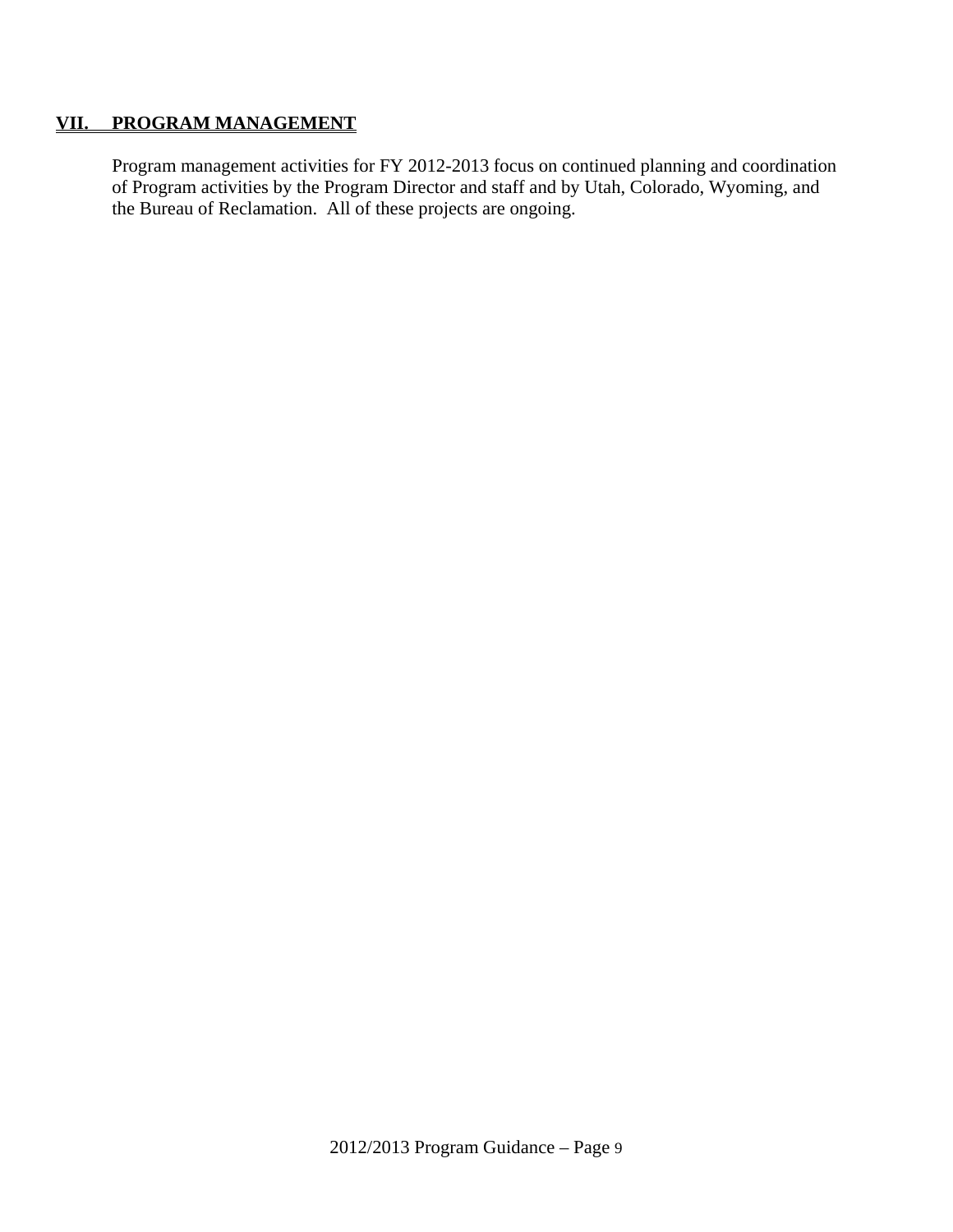### **COLORADO RIVER RECOVERY PROGRAM** Project Number: **FY 2012-2013 SCOPE OF WORK for:**

*[Show brief title of project here]* 

Lead agency:

## Submitted by: *[Give name of project manager, give name, address, phone, fax, e-mail of principal investigator]*

Date Last Modified: 4/5/2011 8:07:00 AM *[This field is set to update automatically.]* 

- 
- \_\_ Ongoing-revised project \_\_ Capital funds
- \_\_ Requested new project \_\_ Other *[explain]*
- \_\_ Unsolicited proposal

**Category:** Expected Funding Source: \_\_ Ongoing project \_\_ Annual funds

- I. Title of Proposal:
- II. Relationship to RIPRAP: *[Action plan(s), task number(s) and title(s) in the most recent RIPRAP which are correlated with this project. See RIPRAP at* http://www.coloradoriverrecovery.org/documents-publications/foundational-documents/recovery-actionplan.html*]*
- III. Study Background/Rationale and Hypotheses: *[If applicable] [Include description of expected study results and how those results will be integrated into the overall recovery effort.]*
- IV. Study Goals, Objectives, End Product(s): *[Include measurable outcomes and their expected due dates.]*
- V. Study Area: *[Including river miles and sampling dates, if appropriate]*
- VI. Study Methods/Approach: *[Provide a clear description of sampling methods, gear types, numbers and life stages of fish to be collected, statistical analyses to be used, etc.]*
- VII. Task Description and Schedule:
- VIII. Deliverables, Due Dates, and Budget by Fiscal Year:

*[Due to current economic conditions, the Program's FY 2012 and FY 2013 base budgets are likely to be very similar to FY 2011. Therefore, principal investigators are cautioned to carefully consider the need for and clearly justify any increases in project budgets from 2011 to 2012 and 2013. This relates to inflationary increases, not other salary increases that are part of agency policies (but also remember that no Federal inflationary increases will be made through 2012).* 

*A note about final reports: authors are to provide electronic versions of draft final reports which can be commented on directly (via track changes or through Adobe, but preferably through track changes in Word -- tip: if a Word file is too large, embedded Excel files can be compressed).]*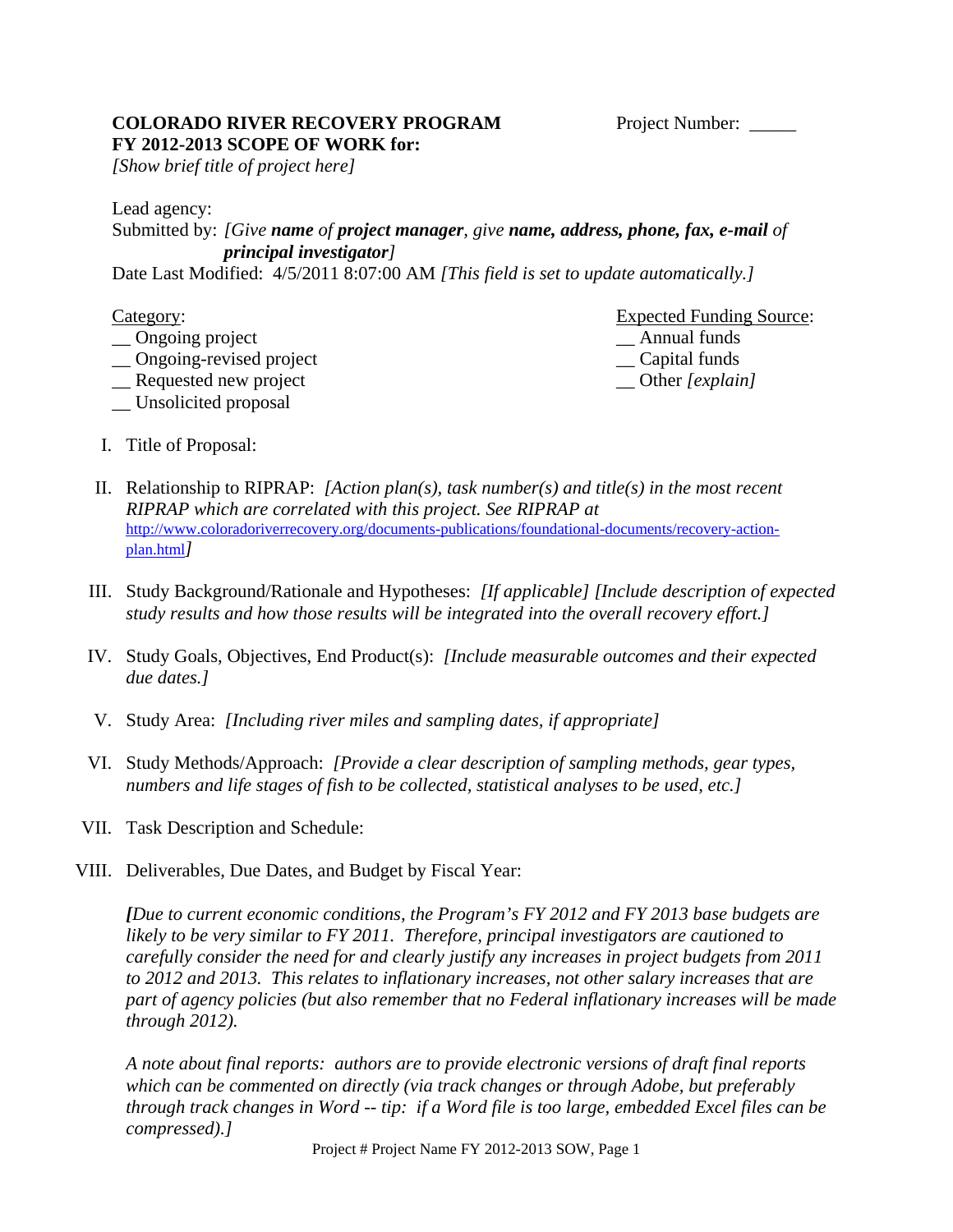### FY 2012

\*\*Deliverables

Budget *[Broken out by task and funding target; see budget detail example requirements, attached]*

- Labor
- **Travel**
- Equipment
- Other

## FY 2013

\*\*Deliverables

Budget *[Broken out by task and funding target; see budget detail example requirements, attached]*

- Labor
- Travel
- Equipment
- Other

FY 2014, etc (for multi-year study)

- IX. Budget Summary: *[Provide total AND break-out by funding target (e.g. station)]*\*
- X. Reviewers: *[For new projects or ongoing-revised projects, list name, affiliation, phone, and address of people who have reviewed this proposal.]*
- XI. References:

\* Do NOT include overhead costs on funds transferred from Reclamation to the Service. \*\* A note about deliverables: draft final project reports will be in an electronic format which can be commented on directly (via track changes or through Adobe, but preferably through track changes in Word [if a Word file like this is too large, embedded Excel files can be compressed]).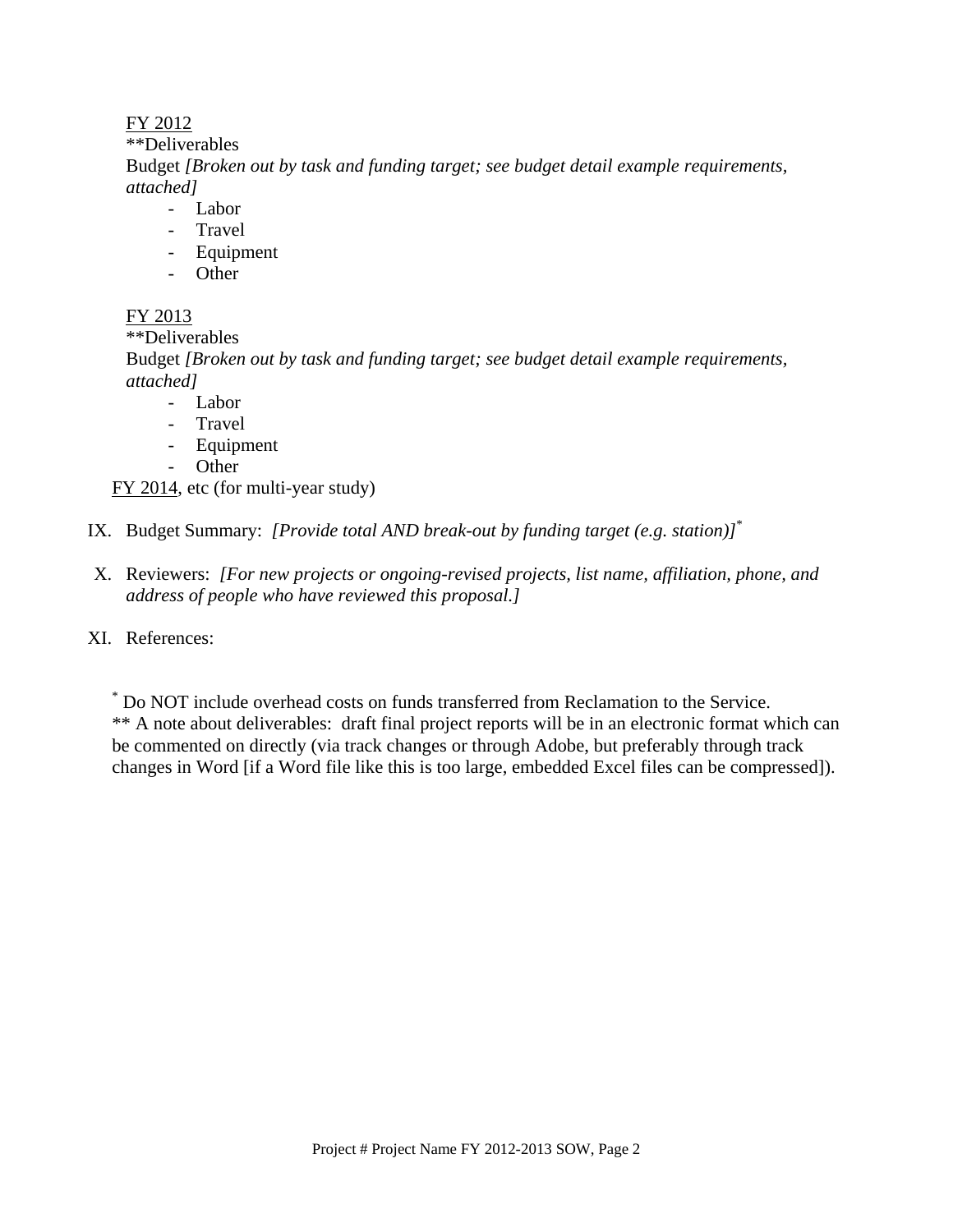## **Scope of Work Budget Detail Requirements**

Budgets should be broken down by task, category (at least labor, travel, supplies, and equipment) and funding target. Under "labor," please identify: the type of labor (e.g., project manager, technician, secretary, etc.), the labor rate (per day, per week, or whatever calculation your office uses), and the expected amount of effort (expressed in terms of hours or weeks). If supplies exceed 5% of the project budget, please explain those costs. All equipment expenses for any single item  $\geq$ \$1,000 should be itemized and justified.

**A NOTE ABOUT INFLATION:** Due to current economic conditions, the Program's FY 2012 and FY 2013 base budgets are likely to be very similar to FY 2011. Therefore, principal investigators are cautioned to carefully consider the need for and clearly justify any increases in project budgets from 2011 to 2012 and 2013. This relates to inflationary increases, not other salary increases that are part of agency policies (but also remember that no Federal inflationary increases will be made through 2012.

Example:

FY 2012 Costs:

|                                                                                 |          | Agency A Agency B Contractor |     | Total        |
|---------------------------------------------------------------------------------|----------|------------------------------|-----|--------------|
| Task 1                                                                          |          |                              |     |              |
| Labor                                                                           |          |                              |     |              |
| Proj. mgr (\$1833/wk; 3 wks)<br>@ agency A, \$1800/wk; 2<br>wks @ agency B)     | \$5,500  | \$3,600                      | \$0 | \$9,100      |
| Technicians (10 wks per<br>agency; \$810/wk @ agency<br>A; \$900/wk @ agency B) | \$8,100  | \$9,000                      |     | \$0 \$17,100 |
| Travel                                                                          |          |                              |     |              |
| Per diem (20 days)                                                              | \$600    | \$700                        | \$0 | \$1,300      |
| Vehicle (20 days)                                                               | \$1,200  | \$1,500                      | \$0 | \$2,700      |
| *Equipment                                                                      |          |                              |     |              |
| Boat                                                                            | \$0      | \$12,000                     | \$0 | \$12,000     |
| Trailer                                                                         | \$0      | \$6,000                      | \$0 | \$6,000      |
| Motor                                                                           | \$0      | \$2,000                      | \$0 | \$2,000      |
| <b>Electrofishing Unit</b>                                                      | \$0      | \$4,000                      | \$0 | \$4,000      |
| <b>Supplies</b>                                                                 | \$700    | \$800                        | \$0 | \$1,500      |
| Task subtotal                                                                   | \$16,100 | \$39,600                     | \$0 | \$55,700     |

\*Justification: Additional outfitted electrofishing boat and trailer needed for concurrent sampling in two river reaches as required by population estimate protocol. Current equipment inventory of agency B includes only one outfitted electrofishing boat and trailer.

Task 2 Labor Biologist (2 wks; \$1500/wk @agency B; contractor \$2000/wk) \$0 \$3,000 \$4,000 \$7,000

Project # Project Name FY 2012-2013 SOW, Page 3